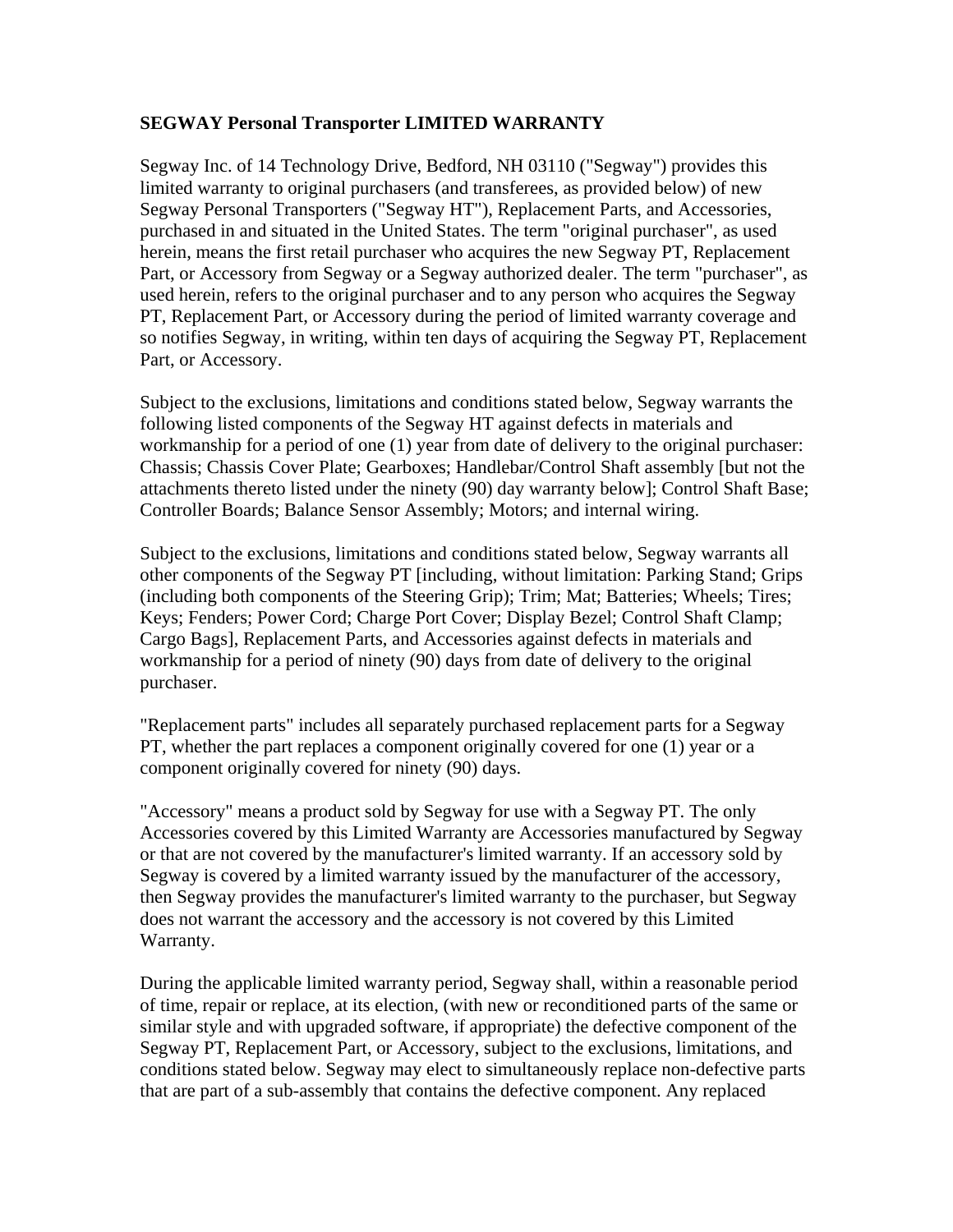components, parts or accessories (defective parts and parts that are part of such a subassembly) will become the property of Segway.

This Limited Warranty does not cover damage to a Segway PT, Replacement Part, or Accessory caused by any of the following: all external causes such as (without limitation) dropping, accident, collision, fire, immersion in water, freezing, or striking objects; misuse such as riding over obstacles, over loading, racing, or otherwise using the Segway PT, Replacement Part, or Accessory contrary to the instructions and warnings contained in the user materials issued by Segway (the "User Materials"); altering or modifying the Segway PT, Replacement Part, or Accessory; loosening or opening the Chassis Cover Plate of the Segway PT or otherwise accessing the components within the chassis (Controller Boards, Balance Sensor Assembly, Motors, and internal wiring); disconnecting the Handlebar from the Control Shaft; damage to the Parking Stand caused by stepping on or moving the Segway PT with the Parking Stand deployed; deterioration of paint, trim, and appearance items that results from use and/or exposure to the elements; cleaning with a high-pressure water system, abrasives, or solvents; exposure to environmental conditions beyond the limits stated in the User Materials; failure to properly maintain or improperly servicing the Segway PT, Replacement Part, or Accessory; damage caused by use of non-Segway parts or attachments; or improper charging of the Segway PT. See the User Materials for proper use, maintenance, and charging of a Segway PT,

Replacement Part, or Accessory.

To obtain repair or replacement under this Limited Warranty, the purchaser must contact Segway within the applicable limited warranty period and utilize the following procedure:

Call Segway toll-free at 866-4SEGWAY (866-473-4929) and describe the problem to a Segway Representative. Segway may require that the purchaser provide proof of purchase and proof of date of delivery to the original purchaser. If the purchaser is unable to resolve the problem with the assistance of the Segway Representative, and if this Limited Warranty applies, the Segway Representative will determine the procedure to be followed by Segway to repair or replace the Segway PT, defective component, Replacement Part, or Accessory, which may include, at Segway's election, any one of the following:

(1) If the defective part is the Handlebar/Control Shaft assembly or is a part covered under the ninety (90) day limited warranty period stated above, except the Charge Port Cover and Lithium-ion battery packs, (all of which are designed to be replaceable by the purchaser), Segway may, within a reasonable period of time, ship to the purchaser (situated in the United States) a replacement part together with instructions for installation thereof. The purchaser shall then remove the defective part and install the replacement part in accordance with instructions provided by Segway. The purchaser shall package the defective part into the same box used to ship the replacement part to the purchaser and the purchaser shall apply a prepaid shipping label (provided by Segway) to that box and the purchaser shall ship the box containing the defective part back to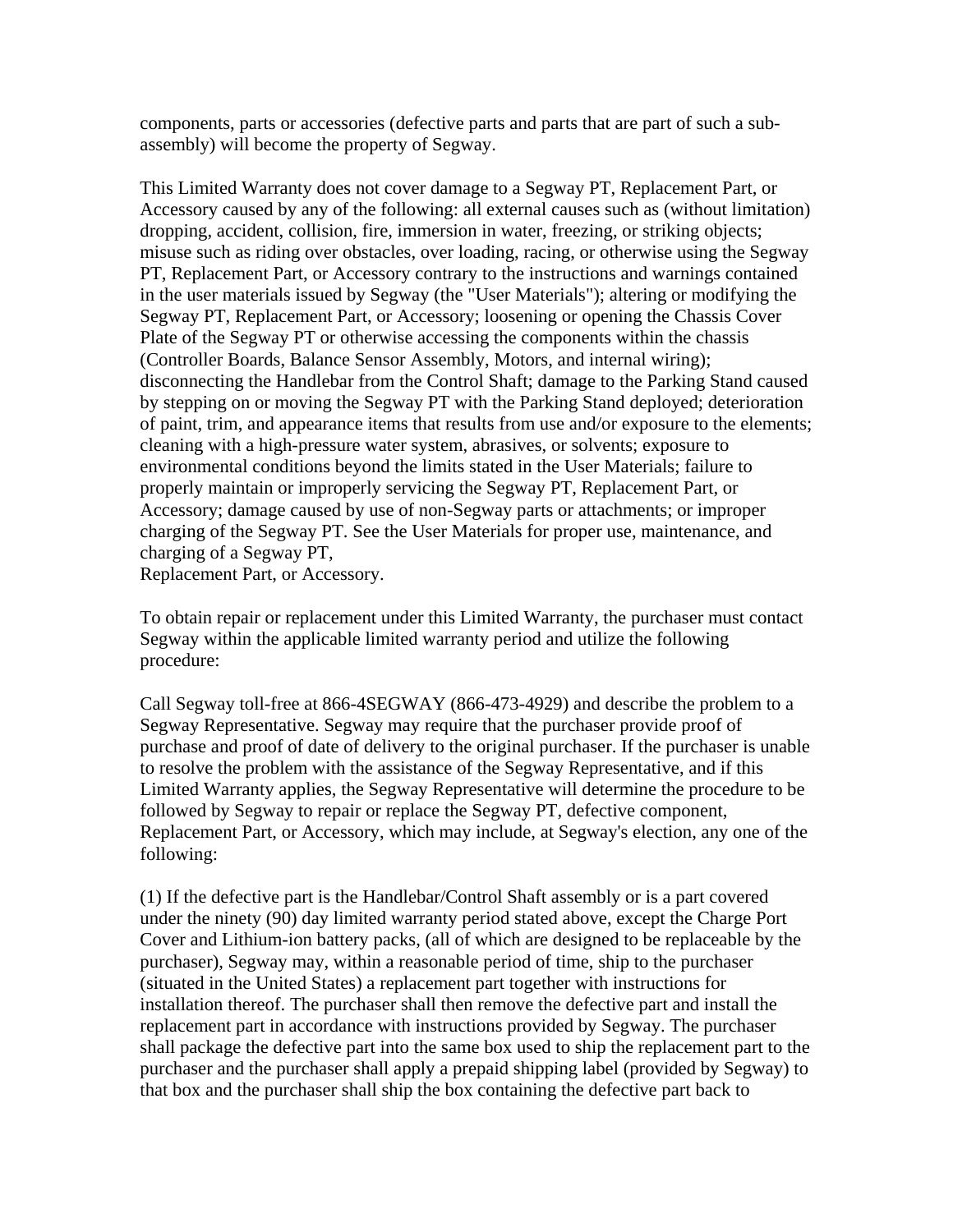Segway. If the purchaser fails to return replaced parts within 10 days, the purchaser shall pay to Segway Segway's then current list price for the parts (new). Segway may, before shipping the replacement part to purchaser, require that the purchaser authorize Segway to charge purchaser's credit card for the then current list price of the replacement part in the event purchaser fails to send the defective part to Segway.

(2) Segway may provide purchaser with a Return Materials Authorization number ("RMA#"). Purchaser shall then deliver the Segway PT, defective component, Replacement Part or Accessory to Segway or Segway's designated dealer or other service provider, (as instructed by Segway), properly packaged (so as to prevent damage during shipment) and with the RMA# written on the outside of the packaging. Because of shipping restrictions, Segway may require that purchaser, in order to obtain warranty service on a Lithium-ion battery, ship to Segway the Segway PT with the Lithium-ion battery pack installed on the Segway PT. Purchaser shall pay the cost of shipping and purchaser shall bear the risk of loss during shipping. If the returned Segway PT, component, Replacement Part or Accessory is defective and this Limited Warranty applies, Segway (or Segway's designated dealer or other service provider) shall, within a reasonable period of time, repair the Segway PT, or repair or replace the defective component, Replacement Part or Accessory. Purchaser shall then pick up the repaired Segway PT or repaired or new or reconditioned component, Replacement Part or Accessory from Segway or Segway's designated dealer or other service provider (or purchaser may arrange for shipment back to purchaser at purchaser's expense).

Subject to the exclusions, limitations and conditions stated in this Limited Warranty, Segway warrants parts provided under this Limited Warranty against defects in materials and workmanship for the period that is the balance of the original Segway Personal Transporter Limited Warranty period for the part that is replaced. Segway repair or replacement of defective parts or Accessories does not extend the term of this Limited Warranty, which shall expire (as to original, repaired, and replaced parts and Accessories) upon expiration of the applicable Limited Warranty period from the date of original delivery of the Segway PT, Replacement Part, or Accessory to the purchaser.

Segway's obligations and liability for any defects in any Segway PT component, Replacement Part, or Accessory are limited to repair or replacement of defective parts as required by this Limited Warranty. Segway neither assumes (nor authorizes anyone to assume for it) any other obligation or liability in connection with a Segway PT, Replacement Part, or Accessory or this warranty. Segway is not responsible for any loss of use of a Segway PT, Replacement Part, or Accessory or for any inconvenience or other loss or damage which might be caused from any defect in a Segway PT, Replacement Part, or Accessory, or for any other incidental or consequential damages the Purchaser may have as a result of any defect in a Segway PT or Accessory.

THIS LIMITED WARRANTY IS THE ONLY WARRANTY APPLICABLE TO SEGWAY HTs, REPLACEMENT PARTS, AND ACCESSORIES. SEGWAY DISCLAIMS ALL OTHER WARRANTIES, EXPRESS OR IMPLIED, INCLUDING IMPLIED WARRANTIES OF MERCHANTABILITY OR FITNESS FOR A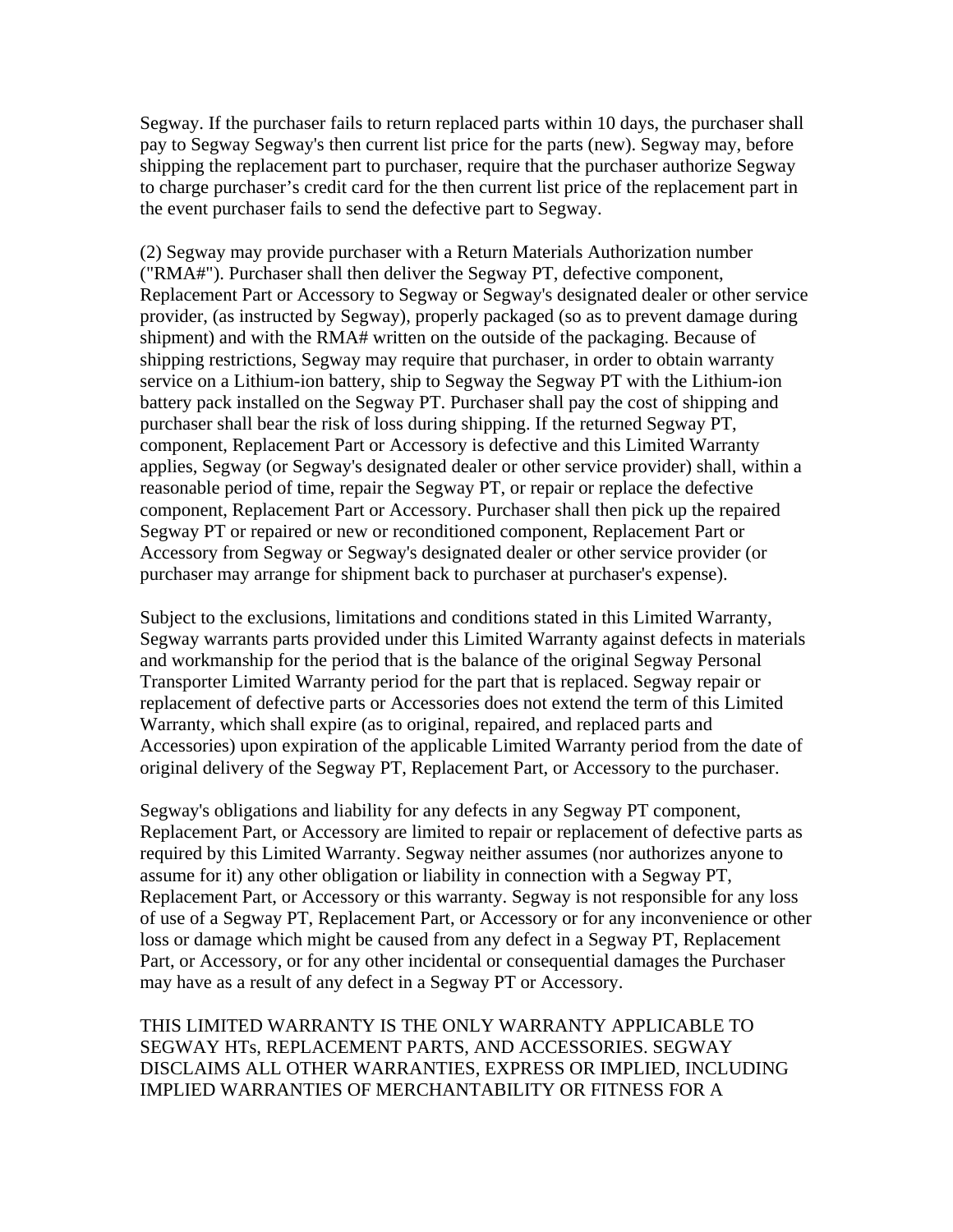PARTICULAR PURPOSE, OTHER THAN THOSE WARRANTIES IMPLIED BY AND INCAPABLE OF EXCLUSION, RESTRICTION, OR MODIFICATION UNDER APPLICABLE LAW. ANY SUCH IMPLIED WARRANTIES WHICH MAY BE REQUIRED BY LAW AND ARE NOT DISCLAIMED HEREBY ARE LIMITED, TO THE EXTENT ALLOWED BY LAW, TO THE APPLICABLE PERIOD OF THIS LIMITED WARRANTY, OR TO THE APPLICABLE TIME PERIOD PROVIDED BY THE APPLICABLE STATE LAW, WHICHEVER PERIOD IS SHORTER. SOME STATES DO NOT ALLOW LIMITATIONS ON HOW LONG AN IMPLIED WARRANTY LASTS, SO THE ABOVE LIMITATION MAY NOT APPLY TO SOME PURCHASERS. SOME STATES DO NOT ALLOW THE EXCLUSION OR LIMITATION OF INCIDENTAL OR CONSEQUENTIAL DAMAGES, SO THE ABOVE LIMITATION OR EXCLUSION MAY NOT APPLY TO SOME PURCHASERS.

## **ONE-YEAR EXTENSION - Available at extra charge to commercial or governmental customers only**

For additional cost, commercial or governmental buyers of Segway PT may purchase a one-year warranty extension at the time of purchase of the Segway PT. If purchaser purchased such a one-year warranty extension from Segway, then the one year term for the limited warranty coverage of the Chassis, Chassis Cover Plate, Gearboxes, Handlebar/Control Shaft assembly [but not the attachments thereto listed under the ninety (90) day warranty above], Control Shaft Base, Controller Boards, Balance Sensor Assembly, Motors, and internal wiring is extended for one additional year (so that it expires two years after date of delivery of the Segway PT to the original purchaser), such extended limited warranty coverage being subject to all the exclusions, limitations and conditions stated above. Warranty coverage is not extended for the components covered for ninety (90) days.

## **TWO-YEAR EXTENSION - Available at extra charge to commercial or governmental customers only**

For additional cost, commercial or governmental buyers of Segway PT may purchase a two-year warranty extension at the time of purchase of the Segway PT. If purchaser purchased such a two-year warranty extension from Segway, then the one year term for the limited warranty coverage of the Chassis, Chassis Cover Plate, Gearboxes, Handlebar/Control Shaft assembly [but not the attachments thereto listed under the ninety (90) day warranty above], Control Shaft Base, Controller Boards, Balance Sensor Assembly, Motors, and internal wiring is extended for two additional years (so that it expires three years after date of delivery of the Segway PT to the original purchaser), such extended limited warranty coverage being subject to all the exclusions, limitations and conditions stated above. Warranty coverage is not extended for the components covered for ninety (90) days.